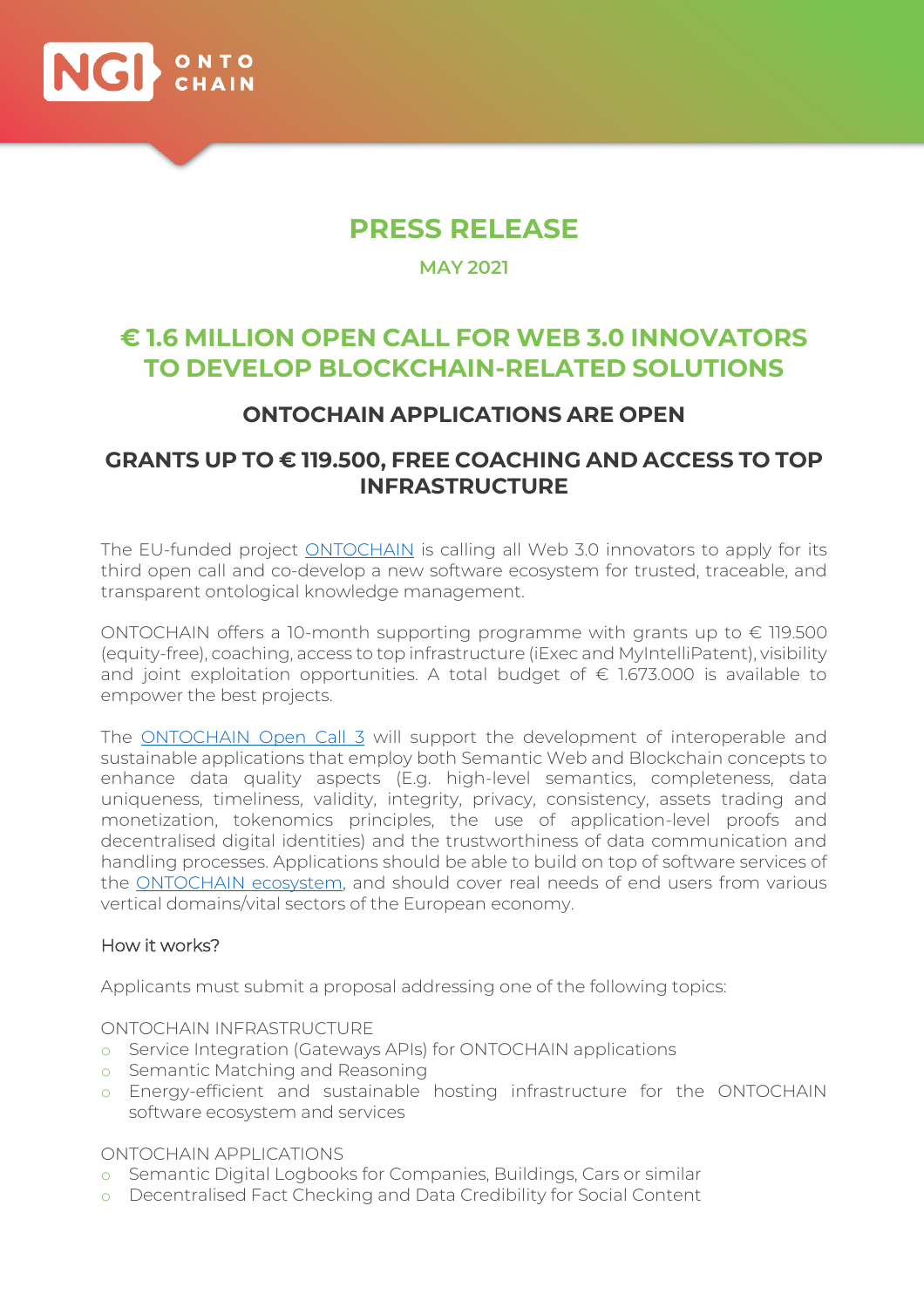

- o Decentralized Online Semantic Social Networks
- o Semantic energy data management
- o Smart City Applications relying on Trustworthy Semantic Metadata
- o Automotive, e.g., electric vehicle charging, road side management, car insurance, communication interoperability
- o Distribution Logistics / Supply Chains Using Trustworthy Semantic Data
- o Data/Digital content /Multimedia marketplace, including social media
- o Semantics-based DAO
- o Decentralised Public Services & Common Goods
- o Remote Presence/Working and Metaverse
- o Any other application aligned with ONTOCHAIN objectives

Applications are open on **F6S** until the 25<sup>th</sup> of July 2022, at 17:00 CEST.

Potential applicants can join the [ONTOCHAIN Summit](http://ontochainsummit.eu/) on the  $1st$  and  $2nd$  of July to learn more about the ONTOCHAIN ecosystem and everything that is needed to submit a successful application.

After the evaluation process described in the [Guide for Applicant,](https://bit.ly/3FMipd8) up to 14 projects will be selected to join the programme.

All the information about the ONTOCHAIN Open Call 3 is available at: <https://ontochain.ngi.eu/apply>

#### About ONTOCHAIN

ONTOCHAIN marries the Semantic Web with Blockchain to deliver a novel software ecosystem for trusted, traceable, and transparent ontological knowledge management. ONTOCHAIN, which is developed under the European Commission's Next Generation Internet initiative, explores and delivers novel interoperable on-chain and off-chain data, ontology, knowledge and information management methods.

The ONTOCHAIN software ecosystem consists of a novel protocol/Interfaces suite grouped into high-level application protocols, such as data provenance, reputation models, decentralised oracles, market mechanisms, ontology representation and management, privacy aware and secure data exchange, multi-source identity verification, value sharing and incentives and similar, and core protocols that include smart contracts, authorisation, certification, event gateways, identity management and identification, secure and privacy aware decentralised storage, data semantics and semantic linking, ONTOCHAIN optimisation and similar.

The ONTOCHAIN software ecosystem will demonstrate its potential in high impact domains, such as eHealth, eGovernment, eEducation, eCommerce, decentralised infrastructures and similar in order to achieve trustworthy information exchange and trustworthy and transactional content handling.

1